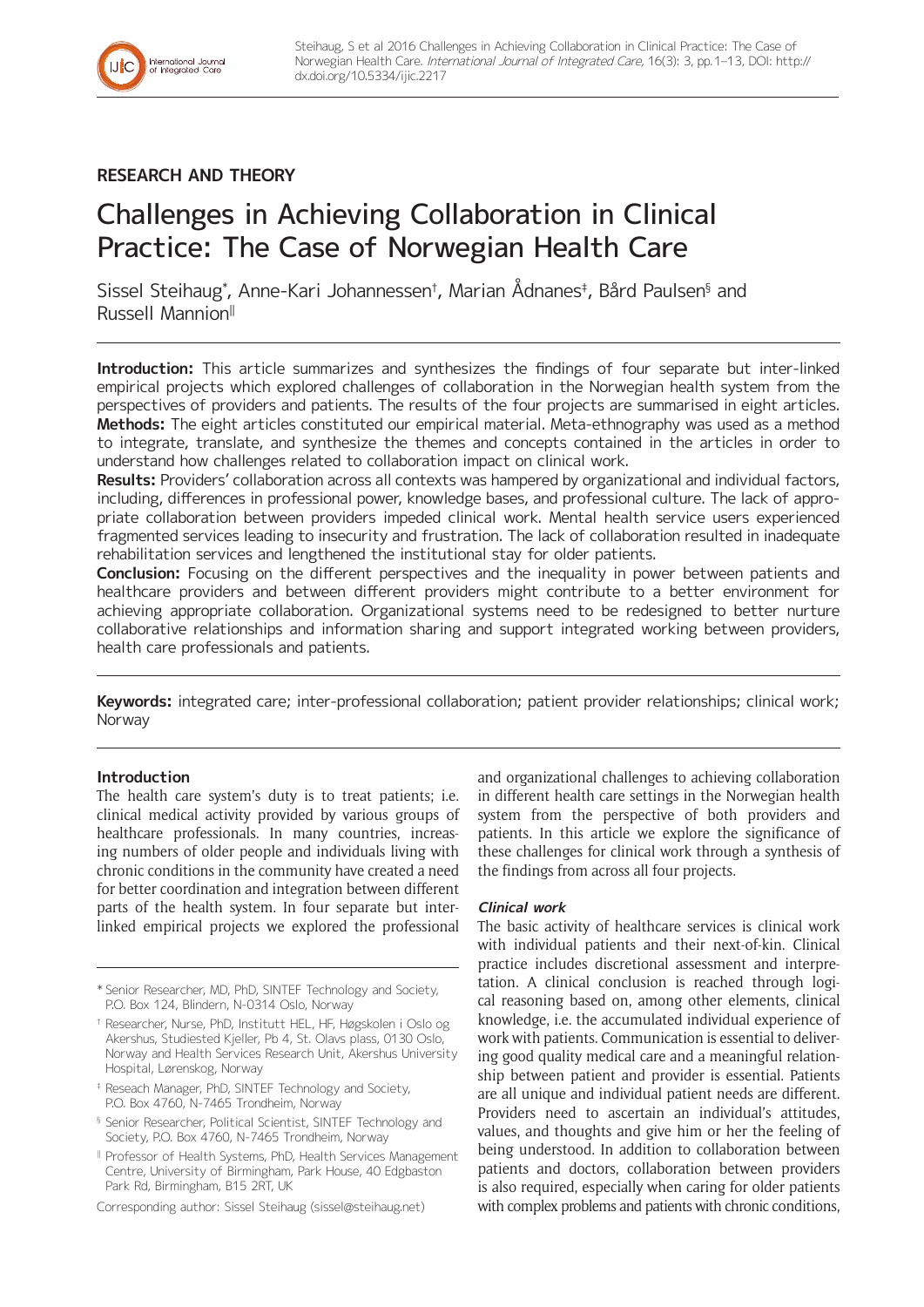for instance people with mental disorders and/or substance abusers.

# **Collaboration**

Collaboration between providers can imply that providers from different specialities, disciplines or sectors work together. This includes a wide spectrum of activities – from simple electronically-conveyed messages or faceto-face encounters to comprehensive inter-professional, perhaps integrated, work. Integration implies a certain degree of collaboration among the parties who work together [1–3]. On a practical level it requires an effort to integrate and translate themes and schemes shared by different professional groups and the shared ownership of common goals, decision-making processes, and the integration of specialised professional knowledge and expertise. Barriers to overcome with regard to the successful integration between health care professionals include a blurring or misunderstanding of professional identities, roles and responsibilities [3–5]. A good knowledge of each other's work, a culture of mutual respect and recognition of each other's areas of expertise and competence, and the free and open exchange of information are also key elements. The significance of good relationships between providers and having sufficient time and resources for ongoing relationship-building has been well rehearsed in the literature [3]. Several empirical studies have also highlighted the key significance of effective organisational leadership, and appropriate funding arrangements for the achievement of successful collaboration and integration [3, 6, 7]. Singer et al. [8] recently addressed the concept of patient-centeredness in the provision of integrated care. In line with the clinical approach in the present study we also adopted a patientcentred perspective and included a focus on collaboration between patients and providers.

#### **The Norwegian healthcare system**

Health care in Norway is divided into two broad delivery systems: the specialist and the primary healthcare system, each of which is subject to different funding systems, laws, and central regulations. Four regional health enterprises owned by the state are responsible for the provision of hospital services. Hospitals are financed by a combination of block grants and activity based financing, with hospital employees paid on the basis of a fixed salary. The 428 municipalities, which comprise the lowest governmental level, have responsibility for providing primary health care, longterm care services, home based care, and social care provision [9]. Health and social services are based on the classic Scandinavian Welfare model with financing and provision of universally accessible services to everyone. Nursing homes, home-based services and social care are public financed and mainly public provided but with an increasing part of private actors. As part of the Coordination Reform implemented in 2012 [10] specific responsibilities and resources are progressively being devolved from central to municipal

government with the key aim of reducing hospital beds and widening access for health services within the municipality. Policies and programmes to achieve this aim are among other initiatives which established intermediate units between the two governmental levels, and the introduction of a daily penalty fee when municipalities are not able to receive those patients that are ready for discharge from hospital. Since 2001 all Norwegian citizens have been registered with a general practitioner (GP). GPs are in part paid by a capitation component depending on the number of patients on the list, and partly on the basis of fee-for-service.

As in other Western countries there have been a number of significant health care reforms in Norway over recent decades. The public sector modernisation, recommended by the Norwegian government, includes reorganisation inspired by core ideals in the New Public Management to achieve more cost-effective solutions in care provision [11, 12]. These reforms involve among other factors a greater emphasis on measuring outcomes with the introduction of explicit standards, a range of performance metrics used to assess provider performance, and a greater degree of competition via the creation of quasi-market mechanisms. An example of this is the purchaser-provider split model which has a clear administrative distinction between those who assess the need for services and those who determine the scope of the services and provide the services. The contract contains detailed specifications from the purchaser and outcome control requires detailed reporting by the provider [11, 12]. The increasing professional differentiation and sub-division of healthcare services in Norway has been allied with attempts to improve collaboration and coordination between health care services. Since 2001 patients requiring coordinated services have had a statutory right to an individual care plan (IP). The latest initiative for improving the coordination of services is the Coordination Reform [10].

There is a vast literature on the range of challenges in organisational and professional collaboration, but there has however, been a paucity of empirical research on how these problems impact on clinical work. In this article we draw on a range of empirical work undertaken in four different contexts in the Norwegian health care system which explored patient and provider experience of collaboration in real world contexts.

#### **Aim**

The overall aim of this article is to explore how challenges of collaboration impact on clinical work through an examination of provider and patient experience and perceptions.

## **Background and context**

Below we summarise the key findings from an empirical research project – "The challenges of collaboration in an integrated health care system" - which was undertaken between 2010 and 2012. The study comprised four distinct but inter-linked sub-projects. The key elements of the main project are presented in **Box 1**.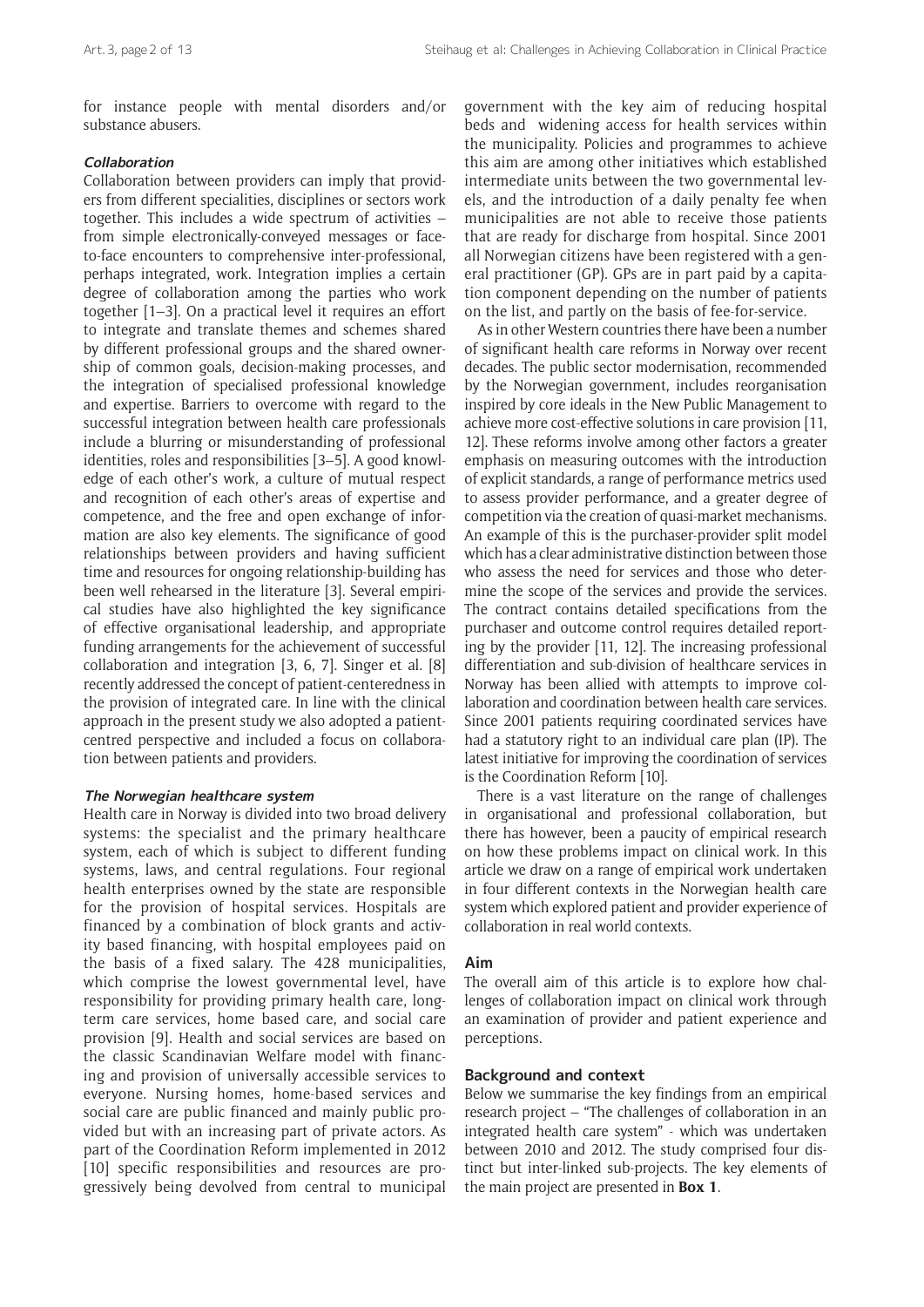The main study was designed as a multi-site-research project and explored collaboration in four specific healthcare contexts:

- i) an intermediate unit for older people
- ii) mental health care services
- iii) home-based rehabilitation services
- iv) collaboration of GPs in the municipal care

Qualitative data were gathered through semi-structured interviews and participant observation as outlined in the Methods section (see **Table 1**). The findings from the study are summarised in eight articles, outlined below:

**Sub-project I** explored an intermediate unit recently established to improve the clinical pathway from hospital to home for patients aged 60 and over. The nurse-led unit had 15 beds, was located near a university hospital, and constituted collaboration between the hospital and four municipalities. The results of this study are summarised in three articles:

*Johannessen: Article I* explored the activities carried out and the conditions required to enable satisfactory work in the unit. The findings indicate that unfavourable environmental and adverse organisational factors exerted pressure on effective working and impeded patient clinical pathways [13].

*Johannessen: Article II* examined the unit's role in a clinical pathway. Healthcare providers in the hospital, the intermediate unit and the municipalities had different opinions about who is a "suitable" patient for the unit as well as the most appropriate time for hospital discharge. This resulted in lengthy negotiations between the hospital and the unit [14].

*Johannessen: Article III* explored the significance of professional roles in collaboration on patient transitions from hospital to home via the intermediate care unit. Collaboration within the unit and between the healthcare institutions was primarily viewed as "a nursing matter". Apart for the physician, all the healthcare providers perceived the level of collaboration in the unit as being 'uni-disciplinary' rather than 'inter-professional' [15].

**Sub-project II** explored young adult mental health service users' care pathways and focused on factors associated with continuity and disruption of care. The municipalities have the responsibility for primary care, including primary mental care services. The specialised mental health service is integrated with and run according to the same principals as other specialised health care services. The results are summarised in two articles:

*Ådnanes: Article I.* Key obstacles to continuity of care included the mental health system's lack of access to treatment, poor integration between different specialist services, and inadequate tools for coordination [16].

*Ådnanes: Article II.* Users' perceptions of services were influenced by fragmented care and a lack of user involvement. Concurrent problems were viewed in isolation rather than treated holistically. Some patients felt rejected when seeking to participate in key decisions regarding their medicine, diagnoses and treatment. Developing good relationships between providers and patients was considered crucial to effective working but in practice proved difficult to achieve[17].

**Sub-project III** explored how rehabilitation work was perceived and delivered by front-line services in two boroughs in Oslo. Norwegian municipalities are required to offer social, psychosocial, or medical rehabilitation to all inhabitants requiring such services and to establish a coordinating unit for rehabilitation. The results are summarised in two articles:

*Steihaug: Article I.* Home-based rehabilitation received little attention in the boroughs, but participation in the project provided a broad discussion of rehabilitation. Starting with agreed policy guidelines and staff experience the researchers and borough staff jointly developed a model for organisation of and cooperation on rehabilitation [18].

*Steihaug: Article II.* Results show that patients were rarely rehabilitated at home. The purchaser-provider organisation of home-based services, the rushed nature of service delivery, and limited resources were reported to impede effective rehabilitation work. There was a discrepancy between the high level of ambition of the health authorities and how these could be achieved by practitioners on the ground [19].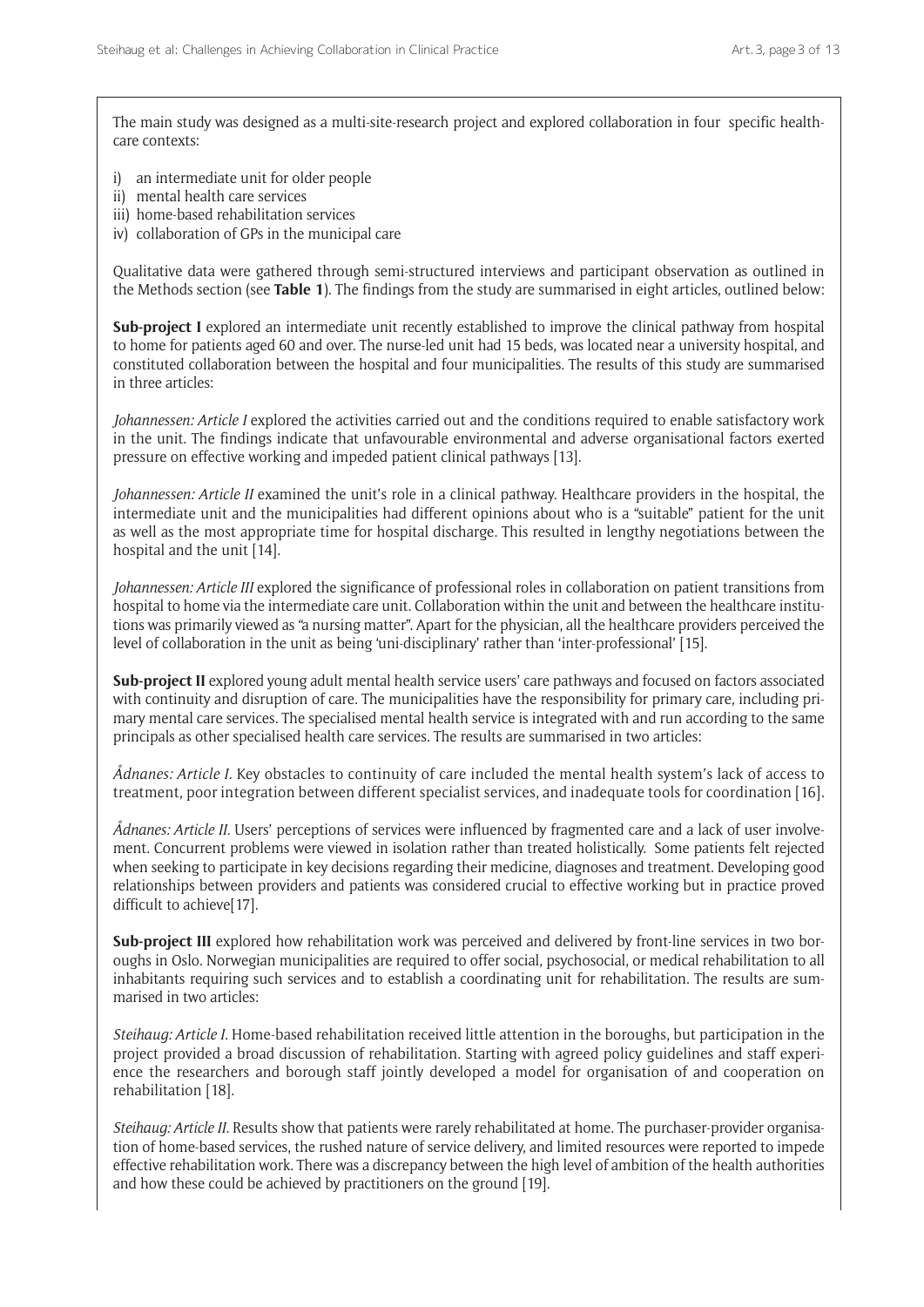**Subproject IV** explored the various contextual barriers that served to attenuate effective collaboration between GPs and other health professionals working in managed primary healthcare services. The results are summarised in one article:

*Paulsen*: Playing a key role, GPs share their treatment of patients with many collaborative partners. GP's collaborative patterns are dependent on individual priorities according to personal interests, considerations of importance, personal affinities, time schedules and practical barriers related to differences concerning branchrelated organization and funding. The different branches of primary health care are organized according to an internal rationale. Conflicting principles of organization and funding between branches served to block effective collaboration. Cross-level professional axes between professionally interrelated branches of primary and specialist care complicated collaborative relations within primary care itself [20].

**BOX 1:** "The challenges of collaboration in an integrated health care system".

# **Material and methods**

#### **Material**

The eight articles arising from the project and outlined in **Box 1** constitute the empirical material underpinning this article.

# **Methods**

We used the meta-ethnography method as originally developed by Noblit and Hare [21–23] as a guiding framework for integrating and synthesizing the findings across the eight articles. This method was developed for synthesizing published literature and involves taking relevant empirical studies to be synthesized, reading them repeatedly and noting down key concepts. The synthesis of these key concepts is achieved via a translation. The method comprises seven sequential phases as outlined in **Box 2**.

# **Accomplishment**

 Multidisciplinary teams are a useful approach to undertaking a meta-ethnography [22, 23]. In the present study, the analysis was conducted by four researchers (SS, A-KJ, MÅ, BP) each with different specialist professional backgrounds, namely: Medicine, nursing, psychology, and political science. In addition, four researchers with different disciplinary backgrounds, including health services research, economics, sociology and political science were involved in the wider research group. The whole group met at half-yearly workshops throughout the period of research and openly debated and discussed the analysis, emerging findings and their interpretation.

# Phase 1 – Getting started

A formal systematic searching of the literature was not required as we were synthesizing results from our own eight empirical articles. In several work-shops in the wider research group the authors discussed the content and findings of the eight articles in detail and agreed on their overall research quality based on, in addition to relevance, the following general criteria [22]:

- Are the objectives of the research clearly stated?
- Is the research design clearly specified and appropriate for the objectives?
- Do the researchers provide a clear account of the process by which their findings were produced?
- Do the researchers display enough data to support their interpretations and conclusions?
- Is the method of analysis appropriate and adequately explicated?

Phase 2 – Deciding what is relevant to initial interest The participants of the wider research group jointly defined the focus of the study and developed the research question.

#### Phase 3 – Reading the articles.

Even though the authors knew all the sub-projects fairly well we read all the eight articles thoroughly at the start of the process of analysis. We first extracted information on the context, methods, and informants in all the projects (see **Table 1**).

This step also included beginning the process of extracting themes in the articles. Each researcher extracted her/ his own emerging themes using as far as possible the terms used in the original papers. We extracted eleven themes related to the challenges to collaboration in clinical work from across the eight articles.

#### Phase 4 – Determining how the studies are related

Preparation for comparison between studies requires listening and juxtaposing the themes and concepts used in each account. For comparing the themes and concepts in one article with themes and concepts in others we chose to use grids with the articles located along the X-axis and the themes located along the Y-axis. We compared studies, and our initial broad grouping of themes was gradually refined by merging, deleting, and establishing categories. Through group negotiation and discussion we eventually agreed on the three key themes: "collaboration with patients and between providers"; "different professional view"; "the significance of organisation for collaboration".

#### Phase 5 – Translating the studies into each another

We explored each of the three key themes identified across all of the articles, see our final grid; **Table 2**. We chose an index study [14], characterised by high methodological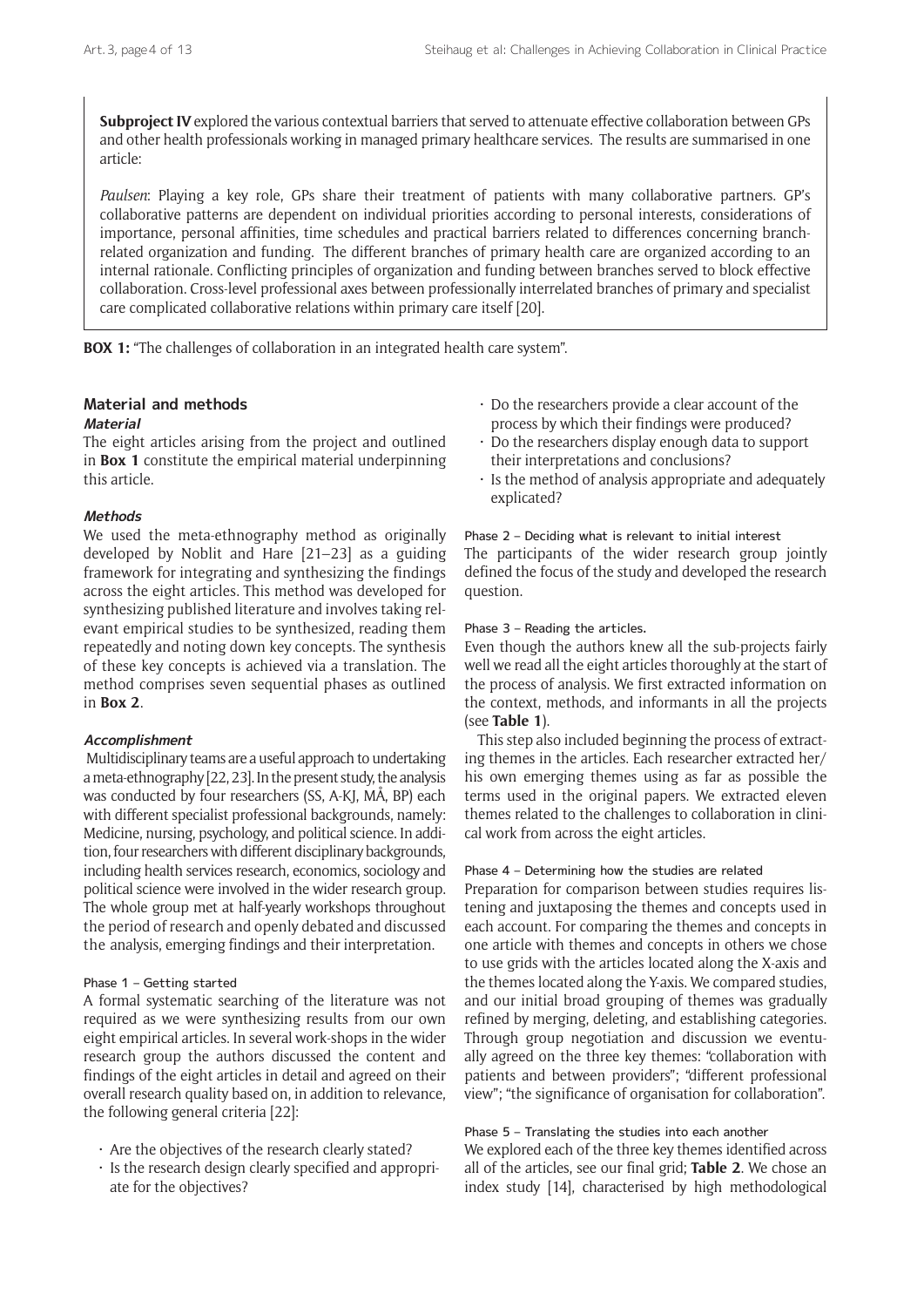**Phase 1: Getting started** – identifying an intellectual interest that qualitative research might inform. This may be modified as interpretive accounts are read.

**Phase 2: Deciding what is relevant to initial interest** – defining the focus of the synthesis, locating relevant studies, and making decisions on inclusion and quality assessment.

**Phase 3: Reading the studies** – becoming familiar with the content and details in the included studies and beginning the process of extracting emerging themes.

**Phase 4: Determining how the studies are related** – creating a list of themes from all the articles, juxtaposing them and determining how they are related. This leads to initial assumptions about relations between studies.

**Phase 5: Translating the studies into one another** – the themes in each article and their interactions are compared and contrasted with the themes and their interaction in other articles. When studies are about similar issues, they can be synthesised as reciprocal translations. These direct translations may reveal that different concepts from one study are better than those in others in representing both studies. The translation makes it possible to establish new concepts and disentangle new relationships between concepts. These translations constitute the initial level of meta-ethnographic synthesis (first order analysis).

**Phase 6: Synthesizing translations** – this involves a continuous comparative analysis of texts until a comprehensive understanding of the phenomena is achieved. The synthesizing translation process is described as similar to general processes of qualitative research. Various translations can be compared with each other analyzing types of competing interpretation and translating them into each other, to produce a new interpretation (second order analysis).

**Phase 7: Expressing the synthesis** – for the proposed synthesis to be communicated effectively it needs to be expressed in a medium that takes account of the intended audience's own culture and so uses concepts and language they can understand.

In practice these seven phases may occur in parallel or be overlapping.

| Sub-project    | <b>Article</b>            | <b>Informants</b><br>Providers/patients | Context                                              | Recruiting informants Data collection                                                                      |                                                                                        |
|----------------|---------------------------|-----------------------------------------|------------------------------------------------------|------------------------------------------------------------------------------------------------------------|----------------------------------------------------------------------------------------|
|                | Johannessen I             | 16/8                                    | Intermediate unit                                    | Strategic sample                                                                                           | Individual interviews<br>Group interviews<br>Observations in<br>collaboration meetings |
|                | Johannessen II            | 38/8                                    | Intermediate unit<br>Hospital Four<br>municipalities | Strategic sample Snow<br>ball sampling                                                                     | Individual interviews<br>Observations in<br>collaboration meetings                     |
|                | Johannessen III           | 38/0                                    | Intermediate unit<br>Hospital Four<br>municipalities | Strategic sample Snow<br>ball sampling                                                                     | Individual interviews<br>Observations in<br>collaboration meetings                     |
| $\mathfrak{D}$ | Ådnanes I<br>Ådnanes II   | 0/9                                     | Mental health<br>field                               | Recruited from<br>municipal services, user<br>organization, secondary<br>school, and snow ball<br>sampling | Repeated individual<br>interviews                                                      |
| 3              | Steihaug I<br>Steihaug II | 24/0                                    | Home-based<br>services                               | Strategic sample                                                                                           | Individual interviews<br>Group interviews                                              |
| 4              | Paulsen                   | 10/0                                    | Primary health<br>care                               | Strategic sample                                                                                           | Individual interviews                                                                  |

**BOX 2:** Noblit and Hare's 7 phases for conducting a meta-ethnography.

Table 1: Articles, informants, context, and methods in the four sub-projects.

quality, a broad data base, and systematic presentation, as a starting point. For each study we examined in detail the issues related to the given concept, for example "different professional view". We related the core content issue of each paper to each other horizontally. The interpretations in the right hand column in **Table 2** are results of our translating the studies into each other (the first order analyses).

#### Phase 6 – Synthesizing translation

For the synthesizing translation - the second order analysis we used a method for systematic text condensation (STC). This comprises a four-step, cross-case method for thematic analysis suitable for developing descriptions of experiences within a field, in this case, how challenges of collaboration impact on clinical practice [24]. In the first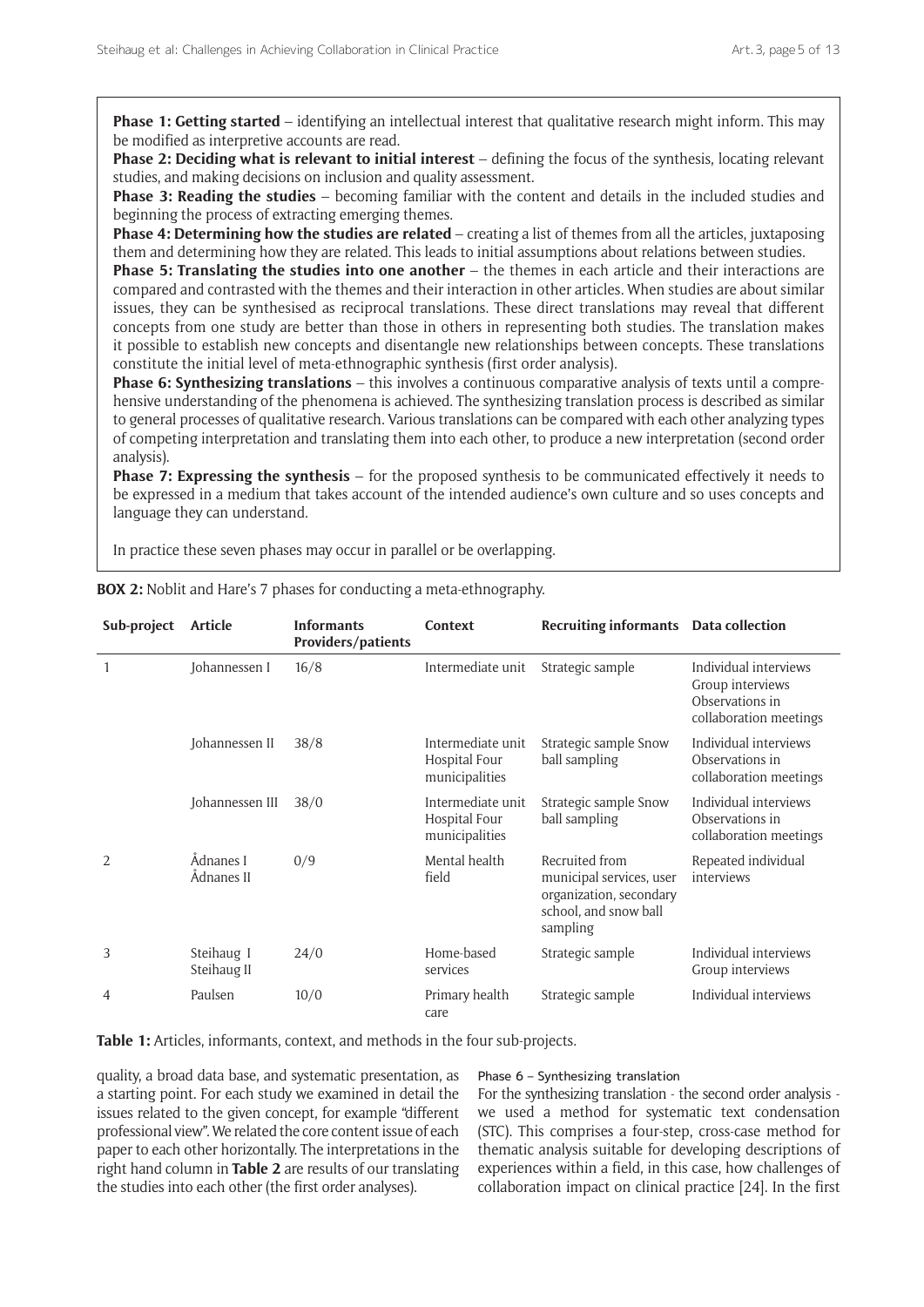| Johannessen                                                                                                                                                                               | Johannessen II                                                                                                                                                                                                                                                                                                        | Johannessen III                                                                                                                                                                                                                                                                           | Ådnanes                                                                                                                                                                                                                                                         | Ådnanes II                                                                                                                                                                                                                                                                                                               | Steihaug I                                                                                                                                                                                                                                                                     | Steihaug II                                                                                                                                                                                                                                                                          | Paulsen                                                                                                                                                                                                                   | Our Translation                                                                                                                                                                                                                                       |
|-------------------------------------------------------------------------------------------------------------------------------------------------------------------------------------------|-----------------------------------------------------------------------------------------------------------------------------------------------------------------------------------------------------------------------------------------------------------------------------------------------------------------------|-------------------------------------------------------------------------------------------------------------------------------------------------------------------------------------------------------------------------------------------------------------------------------------------|-----------------------------------------------------------------------------------------------------------------------------------------------------------------------------------------------------------------------------------------------------------------|--------------------------------------------------------------------------------------------------------------------------------------------------------------------------------------------------------------------------------------------------------------------------------------------------------------------------|--------------------------------------------------------------------------------------------------------------------------------------------------------------------------------------------------------------------------------------------------------------------------------|--------------------------------------------------------------------------------------------------------------------------------------------------------------------------------------------------------------------------------------------------------------------------------------|---------------------------------------------------------------------------------------------------------------------------------------------------------------------------------------------------------------------------|-------------------------------------------------------------------------------------------------------------------------------------------------------------------------------------------------------------------------------------------------------|
| the patient felt well<br>appropriately and<br>unit collaborated<br>the intermediate<br>The nurses in<br>cared for.                                                                        | was mainly a "nursing<br>organisational levels<br>between different<br>The collaboration<br>thing".                                                                                                                                                                                                                   | inclusive collaborative<br>professional groups.<br>collaboration was<br>Inter-professional<br>excluded other<br>Nurses had an<br>culture which<br>poor.                                                                                                                                   | disruptions<br>plans were<br>not worl as intended<br>established, but did<br>occured in the care<br>one service unit or<br>transferred from<br>level to another.<br>the patient was<br>pathway when<br>Individual<br>Repeated                                   | A lack of appropriate<br>provider and patient<br>cooperation was<br>found between<br>and between<br>providers.                                                                                                                                                                                                           | nvolved in developing<br>the different services<br>did not collaborate<br>rehabilitation case<br>appropriately. The<br>but the providers<br>ner rehabilitation<br>were established,<br>patient was not<br>In the relevant<br>plan.                                             | attention and seldom<br>tramework condition<br>occured in practice.<br>rehabilitation was<br>inter-professional<br>collaboration but<br>needed better<br>afforded little<br>The providers<br>were locking.<br>Home-based                                                             | had to make priorities.<br>wished to collaborate<br>with GPs, but the GPs<br>collabrates with their<br>professional hospital<br>Several providers<br>GPs preffered to<br>colleagues                                       | Collaboration between<br>patients and providers<br>in mental health was<br>Good professionals<br>achieving effective<br>inter-professional<br>but the providers<br>did not succeed<br>collaboration.<br>was achieved,<br>collaboration<br>often poor. |
| dominated in the unit.<br>A nursing perspective<br>and nursing activities<br>more rehabilitation.<br>Physio-therapistis<br>therapists missed<br>and occupational                          | disagreement between<br>inclusion criteria and<br>"suitable" patients for<br>what were the unit's<br>the unit and about<br>the collaborative<br>partners about<br>role and tasks.<br>There was                                                                                                                        | Different professionals<br>professional meetings<br>physician performed<br>medical work, while<br>dominance in inter-<br>collaboration. The<br>the others wanted<br>There was medical<br>inter-professional<br>her to contribute<br>to rehabilitation.<br>opinions about<br>had different | collaboration between<br>care and the specialist<br>the primary health<br>complicated the<br>Different views<br>of "treatment"<br>services.                                                                                                                     | Patients and providers<br>services were regarded<br>primary services were<br>Providers in specialist<br>illnesses, diagnoses,<br>patient involvment.<br>while providers in<br>understanding of<br>treatment, and<br>as "therapists",<br>had different<br>"helpers".                                                      | groups disagreed as to<br>Different professional<br>process. Providers and<br>what rehabilitation is<br>and had different foci<br>reducing the face-to-<br>face communication<br>n the rehabilitation<br>managers disagreed<br>in the home-based<br>on the aim of<br>services. | Different occupational<br>disagreed about how<br>goals in the relevant<br>and different levels<br>different positions<br>different methods<br>case. Providers in<br>againts different<br>best to prioritise<br>seperately with<br>groups worked<br>rehabilitation<br>rehabilitation. | Different professionals<br>collaborative partner.<br>on inter-professional<br>in the municipality<br>had different views<br>different views on<br>collaboration and<br>the GP's role as a                                 | and different units had<br>Different professionals<br>a range of conflicting<br>perspectives and<br>worked towards<br>different goals.                                                                                                                |
| collaboration between<br>interface in patients<br>a hospital and four<br>This gives rise to a<br>new collaboration<br>The intermediate<br>unit consituted<br>municipalities.<br>discharge | rehabilitation, and the<br>ready, the unit wanted<br>the patients to stay as<br>organisational levels'<br>minicipality wanted<br>tasks hampered the<br>differnet aims and<br>collaboration. The<br>discharge patients<br>at once they were<br>hospital aimes to<br>patients needing<br>long as possible.<br>The three |                                                                                                                                                                                                                                                                                           | different department<br>different department<br>and between the two<br>in specialist services<br>symptoms<br>structures between<br>There were lacking<br>different hospitals.<br>in hospitals or in<br>were treated in<br>collaboration<br>Different<br>levels. | appropriately between<br>evels, Coordinating<br>services or between<br>for "treatment" and<br>their services were<br>Specialist services<br>units in specialist<br>were responsible<br>up" patients. The<br>cools were found<br>the municipality<br>users found that<br>not coordinated<br>for "following<br>inadequate. | A coordinating units<br>was lacking in the<br>for rehabilitation<br>boroughs.                                                                                                                                                                                                  | splitting up work into<br>smaller, measurable<br>Purchaser/provider<br>rehabilitation work<br>inter-professional<br>collaboration in<br>units hampered<br>organisation's                                                                                                             | without appropriate<br>structure in place in<br>Purchaser provider<br>the municipalities.<br>splits organisation<br>own organisation<br>Each professional<br>group had their<br>collaboration<br>coordinating<br>hampered | Organisation principles<br>between professionals.<br>collaboration between<br>served as a barrier<br>departments and<br>to appropriate                                                                                                                |
|                                                                                                                                                                                           |                                                                                                                                                                                                                                                                                                                       | Table 2: Translating the studies into each another - first order analysis.                                                                                                                                                                                                                |                                                                                                                                                                                                                                                                 |                                                                                                                                                                                                                                                                                                                          |                                                                                                                                                                                                                                                                                |                                                                                                                                                                                                                                                                                      |                                                                                                                                                                                                                           |                                                                                                                                                                                                                                                       |

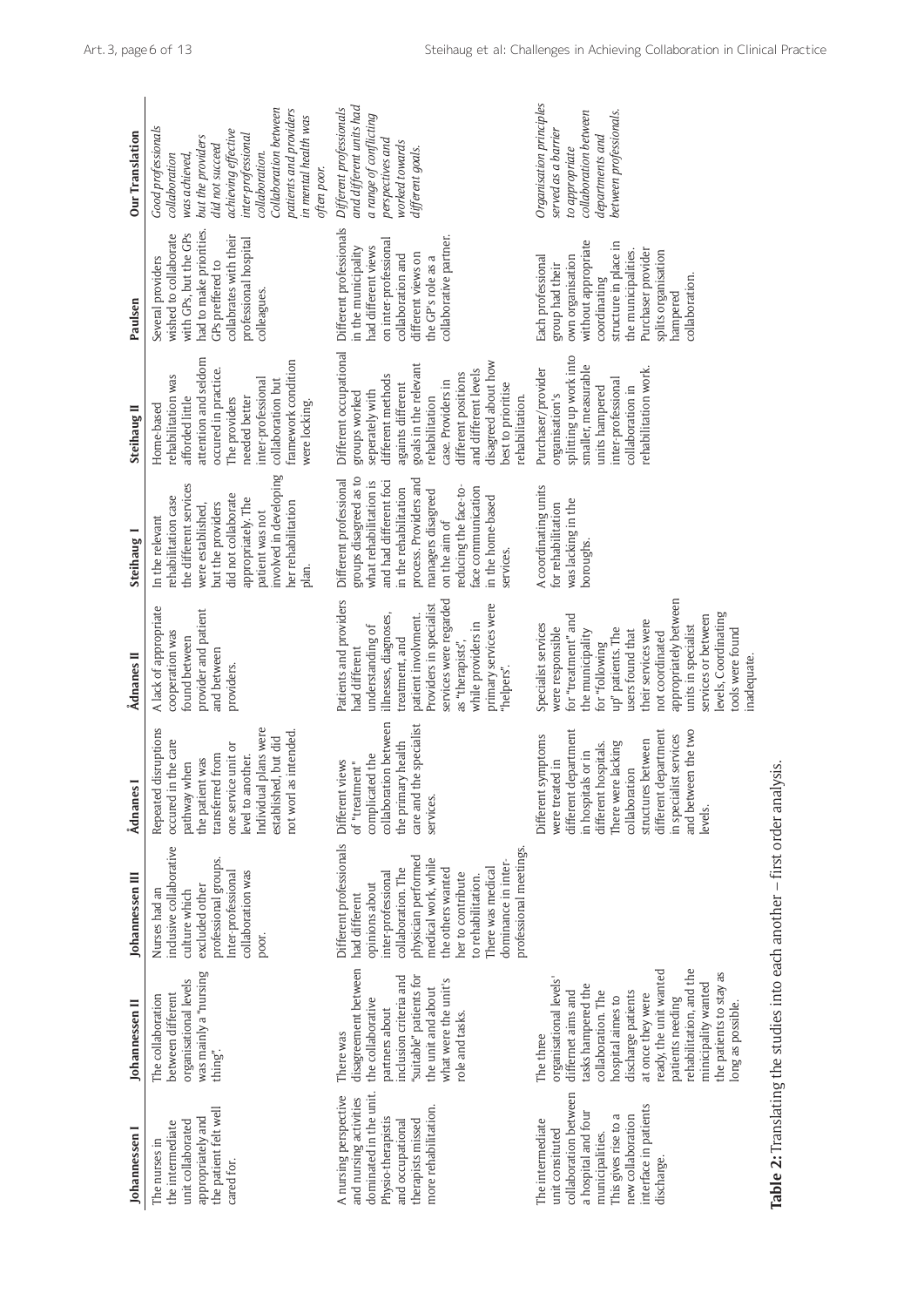step we re-read all the articles with the three concepts developed in the first order analyses as a starting point (see the right hand column in **Table 2**). The second analytic stage included identifying meaning units related to each of these three topics. A meaning unit is a text element relevant for the problem to be addressed, for instance "Mental health service users spoke about the importance of being "seen" and cared about, feeling respected and taken seriously". We analyzed each of the three concepts separately. Meaning units were developed, refined, and systematized to codes, for example "insufficient collaboration between patent and provider". These codes were assembled into code groups under appropriate headings, for example "neither inter-professional collaboration nor collaboration with patients". In the third stage we analyzed and condensed the contents of each code group, and the fourth stage was to summaries the condensed text in all the groups into a précis, an analytical text that constitutes our results. An appropriate heading was developed, for instance: "A lack of collaboration". Quotations in the texts were selected to both illustrate and illuminate the key issues that were surfaced.

#### Phase 7 – expressing the synthesis

The results of our first order analyses - translating the studies into each another – are presented in **Table 2**. Results of the second order analyses are presented under the heading "Results" below.

The third row, third column in the table is empty because the article "Johannessen III" does not address organizational issues.

#### **Results**

#### **A lack of collaboration**

A recurring theme across the four contexts is the lack of appropriate collaboration: between patients and providers [16, 17] and between providers [13–20]. The patients wanted better continuity and predictability in their services [17]. The employees described the need for interprofessional collaboration, but they did not succeed in achieving this [14, 15, 18, 19, 20]. In both the rehabilitation work and in mental health the providers failed to develop appropriate individual care plans (IP) [16, 18]. The consequences seemed to be worst for young mental health service users. They reported examples of fragmented health services and situations in which they had to deal with multiple practitioners not collaborating well [16, 17]. The patients with additional substance abuse problems, experienced extreme discontinuity of care because drug problems and mental health issues were treated by different parts of the specialist health services [16, 17]. One participant's statement clearly illustrated this point [17]:

"I miss a combined treatment. Drug abuse is at most only a symptom of something else. They have not realized that probably 99 percent of those with drug problems are also suffering from psychological problems. So, if you attend substance abuse treatment, you take away the symptom, but all the reasons why people take drugs, are still there. No places are suitable, for either they relate to the psychological problems or they relate to the substance abuse problems. It is frustrating."

The mental health users reported both good and poor relationships with the provider [17]. They emphasised the importance of being seen, understood, and taken seriously and told powerful narratives about situations when this was not the case. Good patient-provider relationships required, according to the patients "good chemistry," trust, and continuity.

Many mental health service users missed information and more influence on their services [17]. Several reported about how they "were admitted" and "were discharged" without being consulted.

The intermediate unit with different professionals working together to get patients "back on their feet" seemed to be a perfect place for inter-professional collaboration, but they were not successful in achieving this [15]. The employees reported that better collaboration could have prevented time-consuming discussions and that the patients' care plans could have been more adjusted to the patients' needs. The nurses described an inclusive and educational nursing collaboration in the unit, while the physiotherapists and the occupational therapists desired better inter-professional working. Providers in the municipal services also reported examples of poor collaboration [18–20]. The physiotherapists and the occupational therapists in the two boroughs reported limited inter-professional collaboration with their nursing colleagues and argued that the rehabilitation work suffered from lacking collaboration [15, 18]. Despite the fact that municipalities are required by law to provide rehabilitation, patients were rarely rehabilitated in their own home [18]. One rehabilitation case was found in one borough during one year, but the different professionals involved did not collaborate. Work with an IP was not initiated until several months had elapsed and the patient was not involved in decision made over her care needs. The providers emphasized that nobody had the overall responsibility for coordinating the work with an IP.

Different providers in the municipality reported wanting to collaborate with local GPs [18, 20], but GPs interviewed said that they were too busy to meet these demands and had to make priorities. Several professionals in the municipalities reported that they are more in touch with their professional colleagues in specialist services than with other professional groups on the same level [13, 14, 18, 20].

#### **A case looks different from different perspectives**

The differing perspectives on illness and treatment seemed to be one reason for a the existence of poor relationships between mental health service users and their providers. While professionals emphasised the need for providing an accurate diagnosis for the patient, the patients themselves were far more concerned about the cause of their mental health problems rather than being told the a name of their problems. Most of patients had received a diagnosis,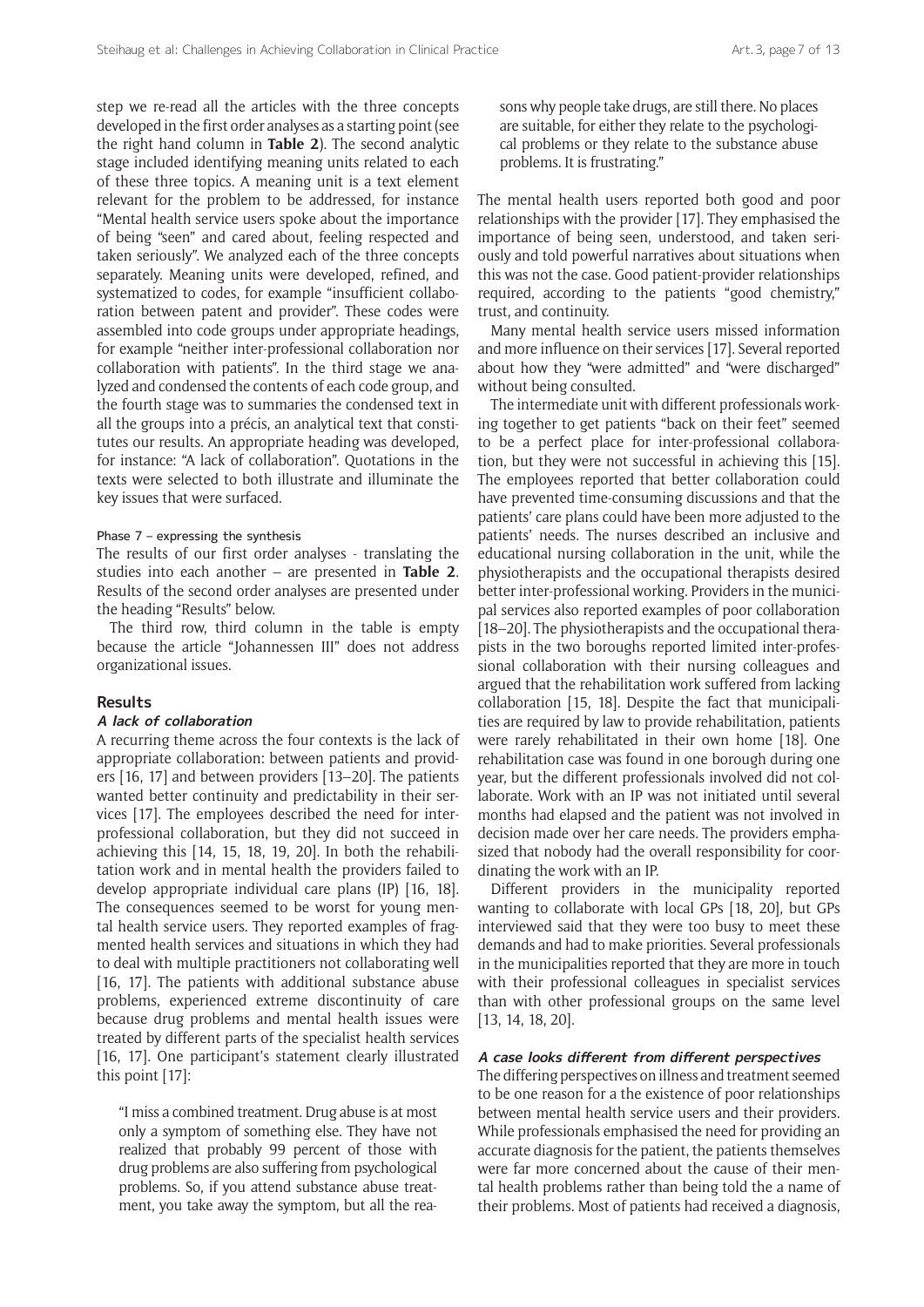but individual patients reacted differently to their diagnosis. One patient diagnosed with a personality disorder, for example, disagreed with the providers' diagnosis and did not find the diagnosis helpful at all. In fact she experienced not being taken seriously because her expressed opinion, for instance criticisms of the health care system or scepticism towards medication treatment, was interpreted as symptomatic of her personality disorder. She did not feel her needs were being "met". Most of patients were medicated and some had felt pressured to take medicines. Several were sceptical about the use and impact of the medicines they were prescribed.

A recurring theme across the articles was the finding that different professional groups had different perspectives on illness and treatment and how they gave priority to different patients' needs. The significance of profession and occupational position was clearly demonstrated across different contexts. Both in the intermediate unit [15] and the municipalities [18-20] physicians, nurses and physiotherapists revealed different understandings of their own and others' roles and tasks. Rehabilitation is clearly defined, but nurses, physiotherapists, and occupational therapists disagreed about what rehabilitation is and ought to be [13, 18, 19]. In the intermediate unit the physician's colleagues reported that she used to set the agenda in the inter-professional meetings and that medical issues often dominated at the expense of discussions concerning rehabilitation and recovery [15]. Health professionals at different levels in the hierarchy and in different positions also held different perspectives. In spite of the fact that the intermediate units' collaboration with the hospital and the municipalities consisted primarily of collaboration between nurses, the providers had different opinions about what kinds of tasks the unit should perform [14]. The hospital and municipal informants maintained that the unit's main task was rehabilitation while on the other hand employees in the unit reported that their role also included medical treatment, and that patient treatment should not be completed before discharge to the unit. Several providers reported that such disagreements often complicated and lengthened time of the patients' discharge pathway. This is clearly illustrated by a hospital nurse who reported:

"We had a very suitable patient for the unit, but she was regarded as having completed treatment and so there was no place for her. There are written rules about how to define a patient who is ready to be discharged, but they don't necessarily work in practice".

In the municipalities, nurses on the managerial level placed less emphasis on home based rehabilitation than nurses on the clinical level [18, 19]. The providers argued that this could imply that patients needing rehabilitation were not identified.

## **Organise according to the providers' rather than the patient's needs'**

Significance of organisation conditions for clinical work and collaboration was evident in all of the sub-projects. Most clearly this was the case in the specialist mental

health services [16]. The treatment pathways for young people with severe mental illness, especially when combined with substance abuse problems, were characterized by frequent transfers between services because their individual problems were treated separately by different units in specialist health services. Several reported that they were transferred from one unit to another without collaboration between providers in the different units. The patients also described poor coordination between specialist services and primary care. Several reported for instance that primary care providers and hospital providers could disagree about patients' need for hospital admittance or discharged. Most of patients had an IP, but they still experienced discontinuity in service delivery. Many described the negative effects of this uncertainty and unpredictability. One patient reported:

"You never know what happens next; I do not know what happens this summer, I do not know what happens next fall. Nothing! I only know that the providers I now have will quit their job. I do not know if I should continue treatment in department x or not."

GPs and their collaborative partners in the municipalities, primary the home-based services, highlighted that the home-based services' purchaser provider split organization was a hindrance to effective collaboration in practical work [18–20]. Historically, GPs could phone the homebased services and ask them to take blood-test. Now they had to make an application to the purchaser office [20]. "We cannot always wait for that", a GP related. A number of providers told that the purchaser provider split model hampered the rehabilitation work because they missed being able to make their own assessments and to give priority to tasks other than those on the contract. As one physiotherapist complained [19]:

"It's a problem that home nurses work according to decisions taken by others than the providers of the services, and they aren't allowed to do anything other than what is stated in the decision. Needs change constantly during a rehabilitation process, and decisions have to be constantly altered – on application – by the service providers. We have to deal with a lot of red tape in order to get anything done. Collaboration has got so cumbersome since the purchaser-provider organisation was brought in."

It was also reported out that no single authority in the municipality had the overall responsibility for promoting and ensuring effective collaboration.

# **Discussion**

The overall aim of this article is to explore how challenges of collaboration impact on clinical work in healthcare services in Norway across four different healthcare contexts: (i) intermediate unit for older people, (ii) mental health care services (iii) home-based rehabilitation, and (iv) GPs' collaboration in municipal care. The results from the metaanalysis of the eight articles highlight a lack of effective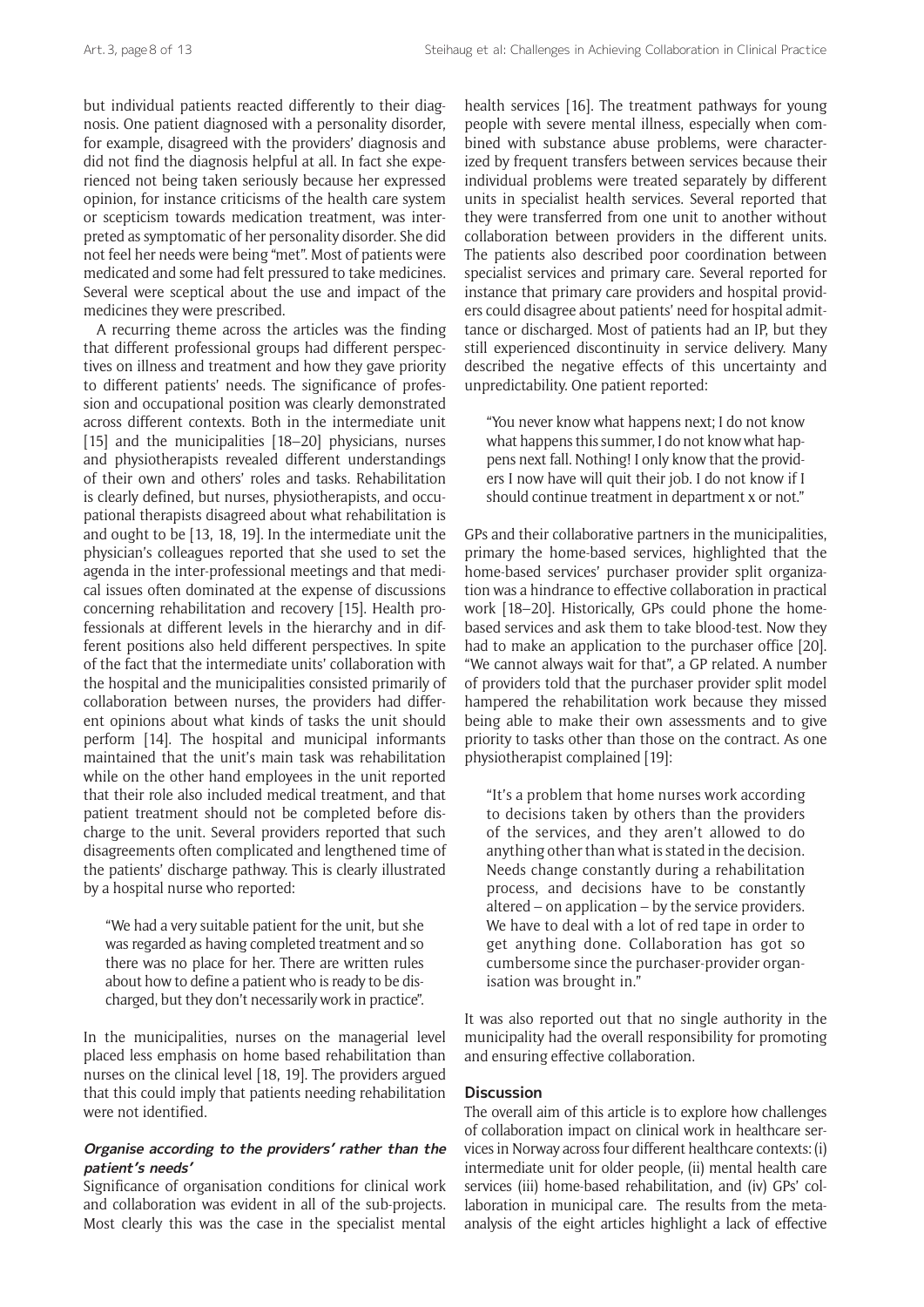collaboration between patients and providers and between health professionals and expose a range of barriers to collaboration. Providers described how poor collaboration made good clinical work difficult, and patients reported challenging meetings with providers and experienced a lack of holistic care. Both organizational and individual level factors were attributed to impede collaboration. Below, we discuss the challenges in collaboration arising from our analysis and detail how they impeded effective clinical work.

#### **Insufficient collaboration hampers clinical work**

#### Collaboration between patients and providers – the essence of health care

Relationships and collaboration between patient and provider are central to good quality clinical practice. The mental health service users articulated narratives relating to both good and poor collaboration with providers and highlighted how an unsatisfactory relationship sometimes resulted in them feeling rejected, insecure, and their needs not being adequately met. Patients and providers sometimes disagreed on the significance of the diagnosis and this disagreement complicated the collaboration. One patient reported that she felt rejected when her complaints were understood in light of her diagnosis. This aligns with the findings of a recent research project on user involvement in health services [25]. Mental health service users experienced that their complaint about the healthcare system were often attributed to mental health problems. Psychologists and psychiatrists aim to make diagnoses. Several patients in our study did not feel helped by a diagnosis, for instance "depression"; they wanted an explanation of the symptoms and an understanding of the reasons why the symptoms had developed; they needed to understand themselves. These different preferences may be attributed to different professional knowledge bases. As a medical specialty, the field of psychiatry is based on a medical logic in which mental disorders are classified into stable, universal categories - diagnoses - where one diagnosis is associated with specific treatment methods with predicted effects [26, 27]. In clinical medicine, the point is not, however, to understand the illness but the ill person in a more holistic sense - to understand the person as a social and intentional human being that cannot be understood in isolation from his or her social environment. The patients' ambivalence regarding use of medicine does perhaps reflect that the biomedical model of disease does not always fit with their experience of their illness.

## Collaboration between professionals in a fragmented health care system

Providers in mental health services were not interviewed. Patients, however, reported issues related to fragmented services and a lack of collaboration between providers within the specialist mental health services and between specialist services and primary care. Ramsdal describes a schism between specialist and primary mental health services in Norway because the two have developed separately from one other based on different knowledge bases and different organization and management principles [28]. This description concurs with the perspective of that of Roger and Pilgrim [27]. In our study providers' differing views on

patients' need for hospital admittance may be an example and this is presumed to complicate collaboration and prevent more integrated services. A small number of patients reported that services forming a whole despite serious mental problems and many providers involved. This indicates that some cases of successfully integrated services occurred.

The professional groups in the intermediate unit were not successful in implementing appropriate interprofessional collaboration despite a favourable context. Different foci, cultures and ideologies across the different professional groups appeared to impede their daily work. The nurses emphasized the caring aspect, while the physiotherapist and occupational therapist tended to focus on the need for rehabilitation, and the physician was more focused on medical treatment. Insufficient inter-disciplinary collaboration seemed to hamper work with patients. In the municipality the nurses, physiotherapist and occupational therapist disagreed about what rehabilitation entailed, despite the fact that a national definition exists. This may be why home-based rehabilitation was rarely provided and only one patient who was rehabilitated at home was identified in the study. Aligning with other studies [3, 4, 5, 29, 30], these results indicate that different bases of professional knowledge and different understanding of professional demarcation roles and tasks were important barriers to effective collaboration. With a long patient list and a diversified patient perspective, GPs may consider it inappropriate to give priority to one particular patient group – irrespective of requests from other groups of health professionals. The nurses in primary care wanted more collaboration but GSs mentioned time pressure as one obstacle. Results of a Swedish study indicate that nurses are slightly more positive about collaboration than GP's and that a positive attitude to collaboration is part of nurses' professional role to a larger extent than the GPs' [31]. This may have influenced the GPs' modest wish for inter-professional collaboration and preference to collaborate with providers in specialist services [32]

Disagreement also occurred within one professional group taking on different roles. In accordance with the findings of another Norwegian study [5] it appears that our informants' perspectives were dependent on their position. Despite the fact that managers from the hospital and the municipalities had agreed on inclusion criteria for the intermediate unit, the nurses at different levels (hospital, unit, and municipality) had different opinions of "suitable" patients and what rehabilitation entailed. This could, according to the providers, postpone admittance to and discharge from the unit.

Differences in positional and economic power may also lead to significant barriers to inter-professional collaboration. The physician's influence in the intermediate unit may well have a connection with the authority and power physicians have traditionally enjoyed through their use of scientific and diagnostic language, their monopoly on to defining what constitutes disease and illness and what constitutes knowledge and expertise in clinical practice. [33, 29]. More listening to the other professionals' perspective might have made the physician a better collaborating partner, for instance in rehabilitation work. In collaboration between GPs and specialists in mental health, GPs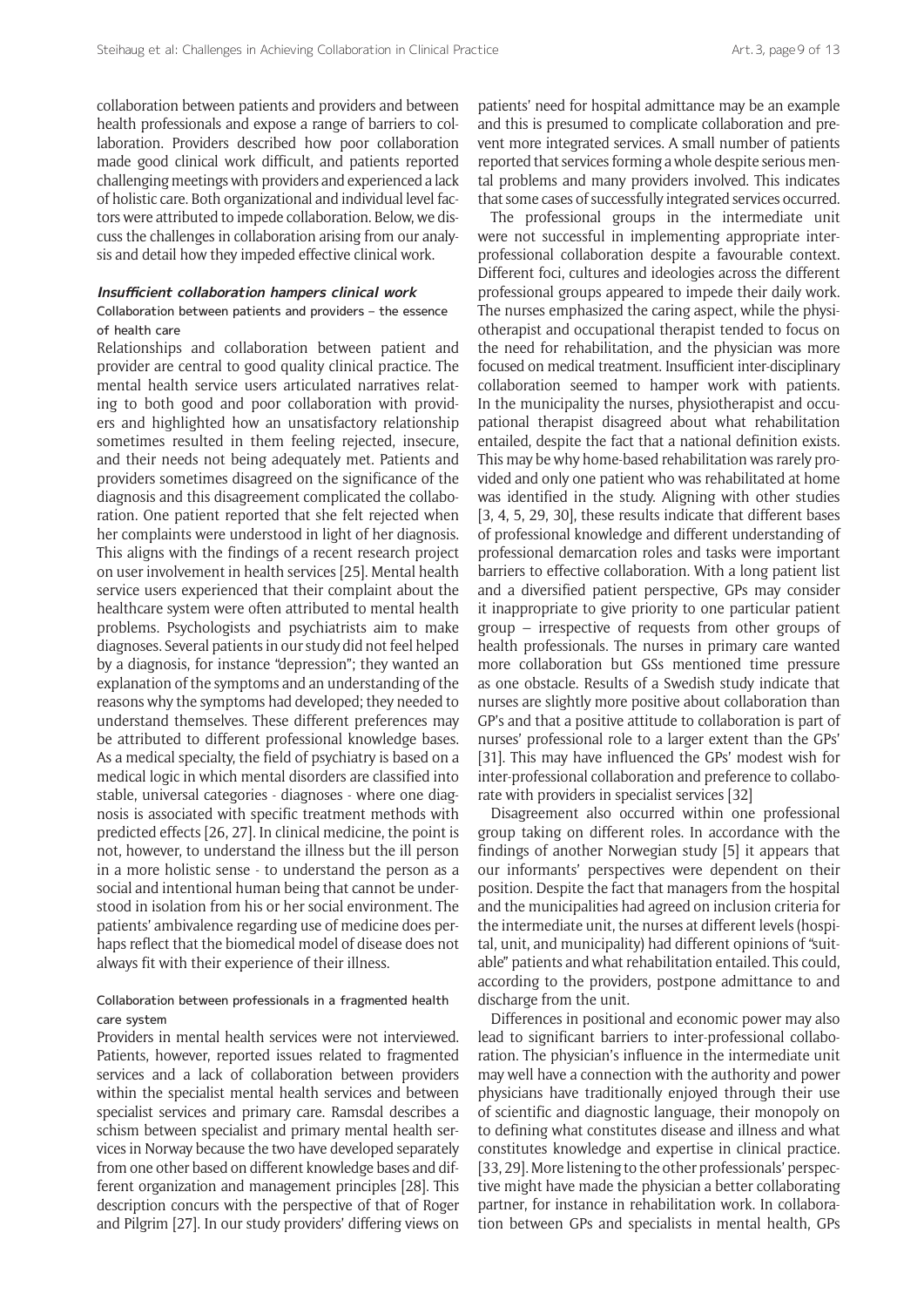seem to feel inferior; they want to be regarded as competent colleagues by the specialists and to be accorded the same level of respect that specialists show each other [32].

Inter-professional collaboration on patients is personally and professionally demanding, takes time, and presupposes that health care professions both know and trust each other. [3]. Developing relationships and trust between providers need time and knowing each other. This is impeded by time pressures and lack of places to meet on a face to face basis.

#### **Organisation provides a framework for collaboration**

Collaboration between professionals was hampered by organizational restraints, both horizontally and vertically and the informants' narratives illustrated how this impeded clinical work. Patients in mental health specialist services reported systematic discontinuity with ever new providers. For instance were different symptoms treated in different departments in specialist services without collaboration between providers in the different departments. Ramsdal [28] attributed this organisation to the development of knowledge, skills, and professional composition within a particular field over time. This can be seen as consequence of the rapid increase in knowledge leading to professional differentiation and the sub-division into several sub-specialities, for example departments for substance abuse treatment, treatment for eating disorders, personality disorders and so forth. The extreme specialisation bring along that more and more doctors can get to participate in a constantly lesser part of what for the patient should be unifying help.

Despite that the intermediate unit, the hospital and the municipalities had an agreement on co-operation they could not agree on the basis and the overall aim of their work. When the course of treatment was completed, it was presumed that the hospital had fulfilled its tasks. The hospital must have free beds and the patient should be discharged as soon as possible. This was not necessarily a "suitable" patient for the unit. They wanted patients with potential for improving their health during the stay in the unit and patients needing inter-professional collaboration. The municipality was committed to receiving patients ready to be discharged. Christensen et al. [34] describe how different organizational goals can express conflicting interests and result in tensions between cooperative participants. The intermediate unit and its collaborative partner, the hospital and the four municipalities had different commitments, goals, and tasks, and the results illustrate how conflicting goals created tension and challenged the cooperation between providers on the different levels and probably extend the patients' discharge pathway from hospital to home.

Also within primary health care we identified considerable barriers to effective collaboration across institutions. Primary health care in Norway is poorly integrated and is best characterized as a conglomerate of loosely coupled units organized according to professional groups, i.e., home nurses, home helpers, physio- and occupational therapy, GPs etc. Several emphasised the purchaser provider split as causing challenges in clinical work and collaboration on patients. Vabø [12] argue that steps taken

to make home care services more transparent and reliable have made them less sensitive to the particular needs of individual service recipients. Clinical practice implies complicated and interwoven work tasks. Making a clinical assessment requires clinical competency and must be done by professionals who monitor the patient and the patient's varying needs. In a purchaser provider organisation decisions concerning services are taken according to standardised time estimates per part-task by someone who is not close to the patient. It requires clinical work to be broken down into smaller, measurable units. The basis for the purchaser provider split organisation is justice, objectivity and impersonality. In clinical work, however, the key issue is for the provider to help the patient which requests that they together understand and agree on how this help ought to be performed. Similar organizational changes characterise health services in the in UK [30], Sweden [35], and Canada [3].

#### **Collaboration in clinical work – how and when?**

The health care exists for the patients and the patient provider relationship is the core of clinical work. Fragmented healthcare services require effective collaboration. Strong support in both national reforms and legislation and various strategies and means have been used in Norway to improve collaboration in the healthcare system. Thus far, it has, however, had only a limited impact on for example the use of IP [35–37]. Holum [38] found a lack of time, muddled responsibility, and lack of rights and resources for the patient as reasons for the limited use of IP. Ahgren [35] argues that the modest effect of IP in practice is due to the fact that very little is done to change the existing fragmentation by means of organizing collaboration between care providers involved. Health systems integration requires policies and management practices that support relationship-building and information-sharing across organisational and professional boundaries [3]. Framing conditions and methods for developing collaboration is a responsibility for managers at different levels of the health system and presupposes managers' thorough knowledge about and understanding of clinical work. The importance of including the clinical level in planning and implementing means for collaboration is emphasised because they are at the core of clinical work [35, 10, 18, 29]. On the other hand, if national policies are lacking, the collaboration arrangements in healthcare could develop in different ways with accordingly various effect for patients involved.

Collaboration is often represented as a "must". We argue that the main questions ought to be what should be done for giving the patients the best possible services within available resources. The degree of collaboration itself does not appear to predict clinical outcome [39]. Collaboration is time- and resource consuming and a balance between time-consuming and time-saving is needed [31].

#### **Methodological considerations**

We used meta-ethnography as a method to synthesize the results across our eight articles focusing on how key barriers to collaboration can impact on clinical practice from the perspective of patients and providers. We found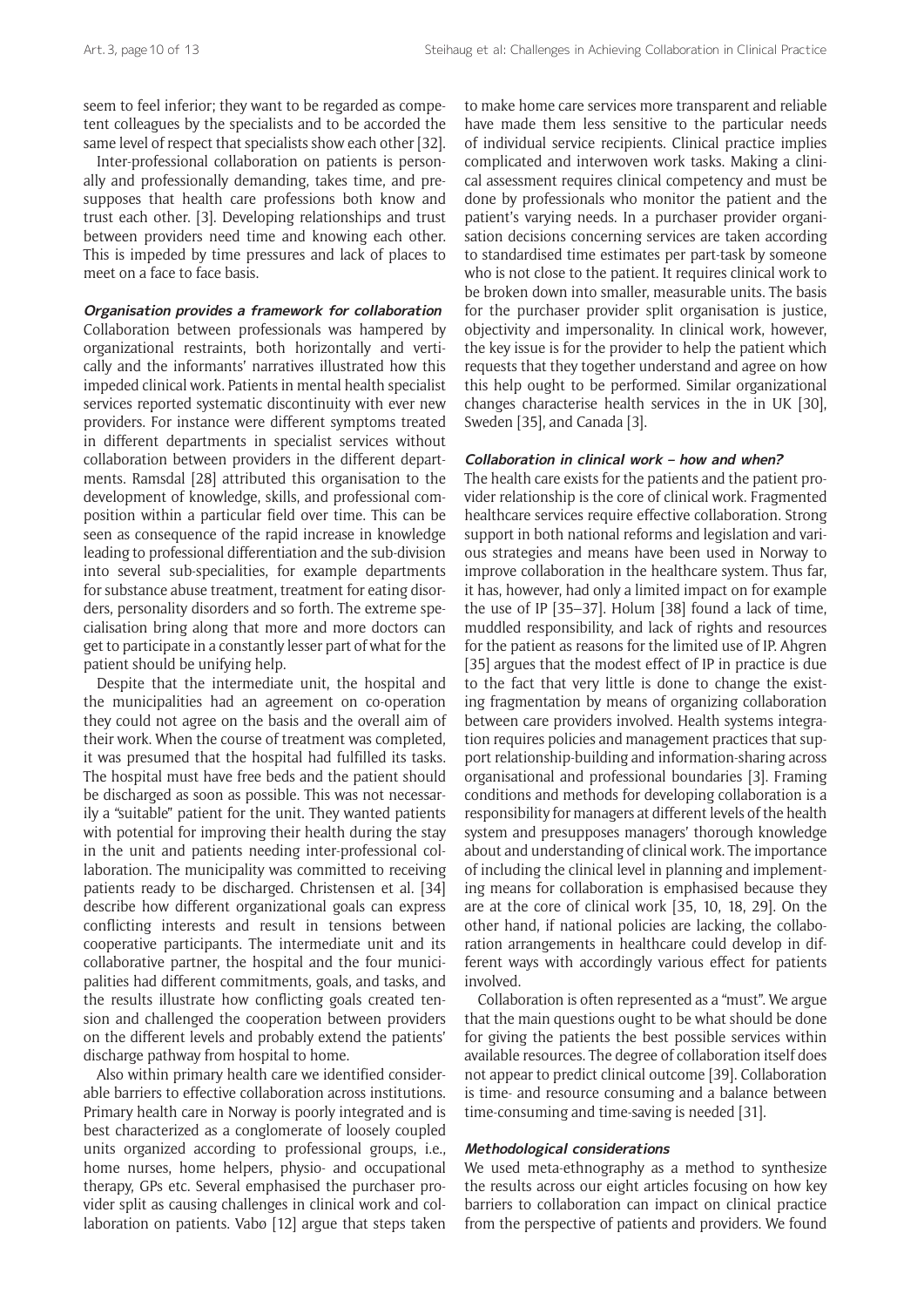the method well suited to this task. However, the analysis process was time-consuming; we had several discussions in developing the three main themes in the first order analysis and even more discussions in the text condensation process in second order analysis. There were, however, few problems in agreeing on the results. This may be due to the fact that we all knew all the sub-projects in advance though repeated discussions in the research group. A risk with knowing the projects so well could be that the researchers held common biases or took things for granted. The four participants in the half yearly workshops, however, asked questions, raised objections, and brought new perspectives. A strength of the study is that four different contexts were studied and a wide spectrum of professionals interviewed but a study limitation was that there were relatively few participants in some of the studies. In the mental health study a strength was that the patients were interviewed four times, a limitation was that providers were not included. Only the study of the intermediate unit was based on both observations and interviews with patients and providers. Observation as a method in the other studies might have brought valuable additional information.

The four researchers coming from different professions and perspectives performed the data analyses according to the meta-ethnography methods. Phase 5 in the metaethnography method – translating the studies into each other – revealed that numerous phenomena were found in all contexts and that new concepts and new relationships between the concepts could be established. In phase 6 – syntesising translation – we analysed the text of all the articles using the STC method. This allowed us to interpret concepts that encompassed more than one of the studies being synthesized. The significance for collaboration of power inequalities between different professionals was for instance clearly expressed in only one of the original projects [15] but through the synthesizing translation we found that power inequality occurred in all of the contexts: between providers in specialist and primary mental health care, between purchasers and providers in rehabilitation work, and between GPs and both their collaboration partners in the municipality and their colleagues in special health services.

The study's new and original contribution to knowledge in this field is that our findings reveal how challenges to collaboration are intimately connected to a range of organizational factors across the four contexts under study. Patients' and care providers' experiences yielded bottom up perspective on how organizational conditions influence clinical work. Despite the study's limitations we argue that our results have important lessons for other contexts and countries grappling with the design and operation of integrated care services in publicly funded and provided systems.

# **Conclusions**

A range of both organizational and individual factors appear key to achieving collaboration in clinical practice. We have argued that challenges in collaboration are also due to differences, disagreement and conflicts, which are often implicit or even unconscious. Providers' conflicting perspectives may indicate, as noted in the wider literature [3–5], problems with viewing issues from another party's perspective as healthcare professionals are trained in one kind of logic and reasoning. If the collaborating parties can manage to surface differences and disagreements we argue that collaboration will be more easily accomplished. Focusing on inequalities and asymmetries in power and influence between the patient and the healthcare provider and between different providers might contribute towards the design of a better framework for communication and collaboration between the different actors. Organizational structures in the health system need to be redesigned so as to better nurture collaborative relationships which support integrated working and decision-making between providers, health care professionals and patients.

#### **Ethics**

Ethical approval was obtained from the Regional Committee for Medical and Health Research Ethics for sub-project II (ref.: 2010/1144). For the three other sub-projects, an ethics' application was also submitted to the Committee, but the projects were not found to be part of the Committee's mandate since it is not regarded as medical or healthcare research conducted with the purpose of generating knowledge about illness or health. Informed consent was obtained from all the patient participants before the interviews. Principles of confidentiality and anonymity have been applied in the conduct, reporting, and storage of data in accordance with the Act on Processing of Personal Information and the requirements of the Regional Ethics committee.

#### **Acknowledgements**

Thanks to the researchers Hilde Lurås, Anne Werner, and Jan Lippestad for valuable contributions in the half-yearly research workshops where the analysis and emerging findings were discussed and debated.

#### **Reviewers**

Dag Olaf Torjesen, Associate Professor, Ph.d., Dep. of Political Science and Management, University of Agder, Kristiansand, Norway.

One anonymous reviewer.

#### **Funding Statement**

The study was funded by the Research Council of Norway.

#### **Competing Interests**

The authors declare that they have no competing interests.

#### **References**

- 1. **McCallin, A.** Interdisciplinary practice–a matter of teamwork: an integrated literature review. *Journal of Clinical Nursing*. 2001; 10: 419–28. DOI: [http://](http://dx.doi.org/10.1046/j.1365-2702.2001.00495.x) [dx.doi.org/10.1046/j.1365-2702.2001.00495.x](http://dx.doi.org/10.1046/j.1365-2702.2001.00495.x)
- 2. **D'Amour, D, Ferrada-Videla, M, San Martin, RL** and **Beaulieu, MD.** The conceptual basis for interprofessional collaboration: core concepts and theoretical frameworks. *Journal of Interprofessional*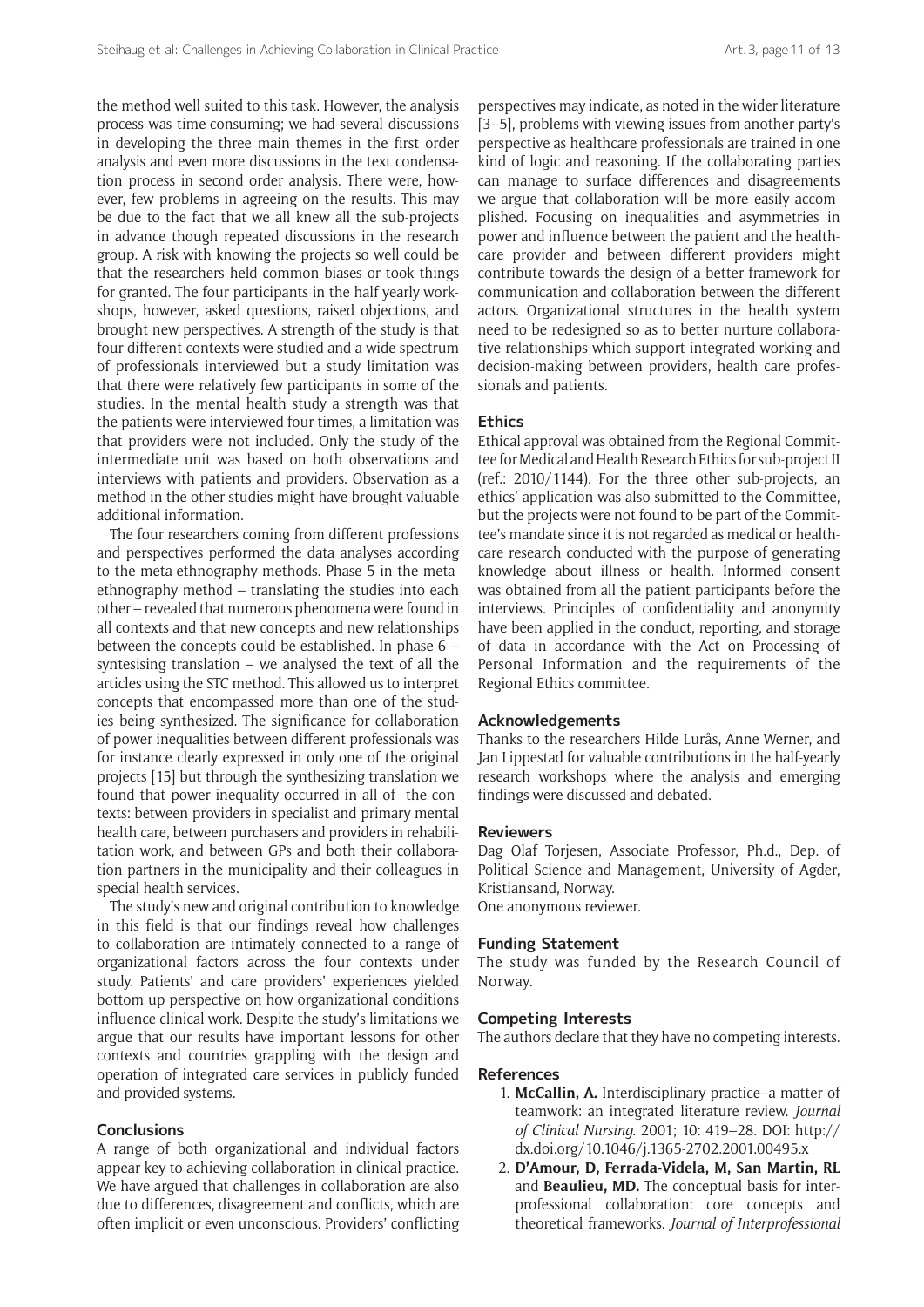*Care*. 2005; *Suppl 1*: 116–31. DOI: [http://dx.doi.](http://dx.doi.org/10.1080/13561820500082529) [org/10.1080/13561820500082529](http://dx.doi.org/10.1080/13561820500082529)

- 3. **Tsasis, P, Evans, JM** and **Owen, S.** Reframing the challenges to integrated care: a complex-adaptive systems perspective. *Int J Integr Care*. 2012 (Sep 18); 12: e190 (Print 2012 Jul–Sep).
- 4. **Xyrichis, A** and **Lowton, K.** What fosters or prevents interprofessional teamworking in primary and community care? *Int J Nurs Stud*. 2008; 45(1): 140–53 (Epub 2007 Mar 26).
- 5. **Hellesø, R** and **Fagermoen, S.** Cultural diversity between hospital and community nurses: implication for continuity of care. *Int J Integr Care*. 2010 (Feb 18); 10: e036. DOI: <http://dx.doi.org/10.5334/ijic.508>
- 6. **OECD Reviews of Health Care Quality.** Norway raising standards. Executive summary, assessments and recommendations. 21 May 2014.
- 7. **Suter, E, Oelke, ND, Adair, CE** and **Armitage, GD.** Ten key principles for successful health systems integration. *Healthc Q*. 2009; *13*(Spec No): 16–23. Review.
- 8. **Singer, SJ, Burgers, J, Friedberg, M, Rosenthal, MB, Leape, L** and **Schneider, E.** Defining and measuring integrated patient care: promoting the next frontier in health care delivery. *Med Care Res Rev*. 2011 Feb; 68(1): 112–27 (Epub 2010 Jun 16). DOI: <http://dx.doi.org/10.1177/1077558710371485>
- 9. **Norwegian Ministry of Health and Care Services.** LOV 2011-06-24 no. 30: Lov om kommunale helse- og omsorgstjenester m.m. (Municipal Health and Care Services Act). [in Norwegian]. Available from: [http://www.lovdata.no/all/hl-20110624-](http://www.lovdata.no/all/hl-20110624-030.html) [030.html.](http://www.lovdata.no/all/hl-20110624-030.html)
- 10. **Norwegian Ministry of Health and Care Services.** Report No 47 (2008–2009) Samhandlingsreformen. Rett behandling-på rett sted-til rett tid (The Coordination Reform. Proper treatment – at the right place and right time). Oslo: Norwegian Ministry of Health and Care Services; 2009 (In Norwegian). Available from: [https://www.regjeringen.](https://www.regjeringen.no/no/dokumenter/stmeld-nr-47-2008-2009-/id567201/?ch=1&q=) [no/no/dokumenter/stmeld-nr-47-2008-2009-/](https://www.regjeringen.no/no/dokumenter/stmeld-nr-47-2008-2009-/id567201/?ch=1&q=) [id567201/?ch=1&q=.](https://www.regjeringen.no/no/dokumenter/stmeld-nr-47-2008-2009-/id567201/?ch=1&q=)
- 11. **Vabø, M.** Caring for people or caring for proxy consumers? *European Societies*. 2006; *8*(3): 403–22. DOI: [http://dx.doi.org/10.1080/14616690](http://dx.doi.org/10.1080/14616690600821990) [600821990](http://dx.doi.org/10.1080/14616690600821990)
- 12. **Vabø, M.** Norwegian home care in transition heading for accountability, off-loading responsibilities. *Health Soc Care Community*. 2012; *20*(3): 283–91. DOI: [http://dx.doi.org/10.1111/j.1365-2524.2012.](http://dx.doi.org/10.1111/j.1365-2524.2012.01058.x) [01058.x](http://dx.doi.org/10.1111/j.1365-2524.2012.01058.x)
- 13. **Johannessen, A-K, Werner, A** and **Steihaug, S.** Work in an intermediate unit: balancing between relational, practical and moral care. *J Clin Nurs*. 2014 (Feb); *23*(3–4): 586–95 (Epub 2013 May 8). DOI: <http://dx.doi.org/10.1111/jocn.12213>
- 14. **Johannessen, A-K, Lurås, H** and **Steihaug, S.** The role of an intermediate unit in a clinical pathway. *Int J Integr Care*. 2013 (Mar 26); 13: e012. Print Jan–Mar, URN:NBN:NL:UI:10-1-114417.
- 15. **Johannessen, A-K** and **Steihaug, S.** The significance of professional roles in collaboration on patient's transitions from hospital to home via an intermediate unit. *Scand J Caring Sci*. 2014 (Jun); *28*(2): 364–72. DOI: [http://dx.doi.org/10.1111/](http://dx.doi.org/10.1111/scs.12066) [scs.12066](http://dx.doi.org/10.1111/scs.12066)
- 16. **Ådnanes, M** and **Steihaug, S.** Obstacles to continuity of care in young mental health service users' pathways – an explorative study. *Int J Integr Care*. 2013 (Aug 29); 13: e031 (eCollection 2013).
- 17. **Ådnanes, M** and **Steihaug, S.** "You never know what happens next" – young adult service users' experience with mental health care and treatment through one year. *Int J Integr Care* (Accepted for publication).
- 18. **Steihaug, S, Lippestad, J-W, Isaksen, H** and **Werner, A.** Development of a model for organisation and cooperation in community-based rehabilitation – an action research project. *Disability and Rehabilitation*. 2014; *36*(7): 608–16 (Epub 2013 Jun 11). DOI: [http://dx.doi.org/10.3109/09638288.](http://dx.doi.org/10.3109/09638288.2013.800595) [2013.800595](http://dx.doi.org/10.3109/09638288.2013.800595)
- 19. **Steihaug, S, Lippestad, J-W** and **Werner, A.** Between ideals and reality in home-based rehabilitation. *Scand J Prim Health Care*. 2016 (Mar); *34*(1): 46–54. DOI: [http://dx.doi.org/10.3109/02813432.](http://dx.doi.org/10.3109/02813432.2015.1132888) [2015.1132888](http://dx.doi.org/10.3109/02813432.2015.1132888)
- 20. **Paulsen, B.** The GP as a collaborative actor in municipal care. Submitted.
- 21. **Campbell, R, Pound, P, Morgan, M, Daker-White, G, Britten, N, Pill, R, Yardley, L, Pope, C** and **Donovan, J.** Evaluating meta-ethnography: systematic analysis and synthesis of qualitative research. *Health Technol Assess*. 2011; *15*(43): 1–164. DOI: [http://dx.doi.](http://dx.doi.org/10.3310/hta15430) [org/10.3310/hta15430](http://dx.doi.org/10.3310/hta15430)
- 22. **Dixon-Woods, M, Agarwal, S, Jones, D, Young, B** and **Sutton, A.** Synthesising qualitative and quantitative evidence: a review of possible methods. *J Health Serv Res Policy*. 2005 (Jan); *10*(1): 45–53 (Review). DOI: [http://dx.doi.org/10.1258/13558](http://dx.doi.org/10.1258/1355819052801804) [19052801804](http://dx.doi.org/10.1258/1355819052801804)
- 23. **Atkins, S, Lewin, S, Smith, H, Engel, M, Fretheim, A** and **Volmink, J.** Conducting a metaethnography of qualitative literature: Lessons learnt. *BMC Medical Research Methodology*. 2008 (Apr 16); 8: 21. Available from: [http://biomedcentral.](http://biomedcentral.com/1471-2288-8-21) [com/1471-2288-8-21.](http://biomedcentral.com/1471-2288-8-21) DOI: [http://dx.doi.org/10.1186/](http://dx.doi.org/10.1186/1471-2288-8-21) [1471-2288-8-21](http://dx.doi.org/10.1186/1471-2288-8-21)
- 24. **Malterud, K.** Systematic text condensation: A strategy for qualitative analysis. *Scand J Public Health*. 2012 (Dec); 40(8): 795–805. DOI: [http://](http://dx.doi.org/10.1177/1403494812465030) [dx.doi.org/10.1177/1403494812465030](http://dx.doi.org/10.1177/1403494812465030)
- 25. **Andreassen, TA.** The consumerism of "voice" in Norwegian health policy and its dynamics in the transformation of health services. *Public Money & Mangement*. 2009; *29*(2): 117–22. DOI: [http://](http://dx.doi.org/10.1080/09540960902768012) [dx.doi.org/10.1080/09540960902768012](http://dx.doi.org/10.1080/09540960902768012)
- 26. **Lakeman, R.** Talking science and wishing for miracles: understanding cultures of mental health practice. *Int J Ment Health Nurs*. 2013; *22*(2):